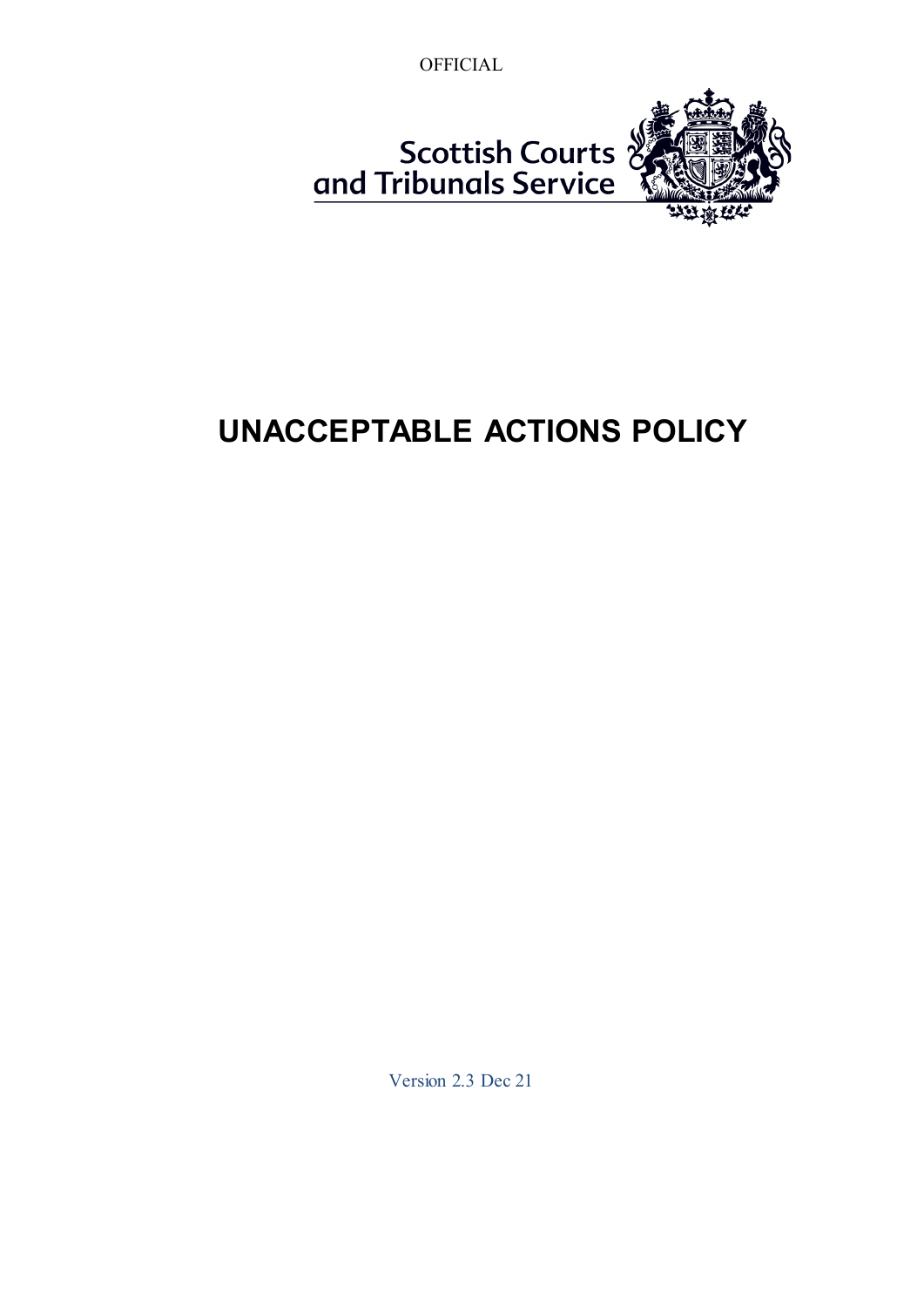*This page should be omitted from any document which is to be published publically for example via the Scottish Courts and Tribunals Service website.*

#### **Document Information**

|                                    | Document Title: SCTS Unacceptable Actions Policy  |
|------------------------------------|---------------------------------------------------|
| <b>Creation Date:   18/08/2017</b> |                                                   |
| Review Frequency:   Annual         |                                                   |
| Reference:                         |                                                   |
|                                    | Distribution :   Via the Information Security Hub |
| Owner:                             |                                                   |

#### **Document History**

| <b>Version</b> | <b>Date</b> | <b>Description</b>                                                                              |
|----------------|-------------|-------------------------------------------------------------------------------------------------|
| 1.1            | 219/12/2014 | Initial version published                                                                       |
| 1.2            | 07/08/2017  | New version circulated for comment                                                              |
| 1.3            | 29/08/17    | Updated version circulated for comment to HR & PSU                                              |
| 1.4            | 24/11/17    | Updated version RI for discussion                                                               |
| $\overline{2}$ |             | Updated version published                                                                       |
| 2.1            | May 2021    | Amendment of template letter and expansion of description of<br>aggressive or abusive behaviour |
| 2.2            | Nov 2021    | In paragraph 7.8 amend from We may advise to We must advise                                     |
| 2.3            | Dec 2021    | Replace whole of paragraph 7.8                                                                  |

#### **Document Security/ Freedom of Information**

This document is suitable for publication on the SCTS external website.

#### **SCTS Policy Governance**

SCTS policy is applicable to all staff, contractors, temporary workers, consultants and others who are working in SCTS buildings or with SCTS systems.

The contents of this policy in no way supersede any legal requirements.

Any potential criminal activity should be referred to the relevant internal and external authorities.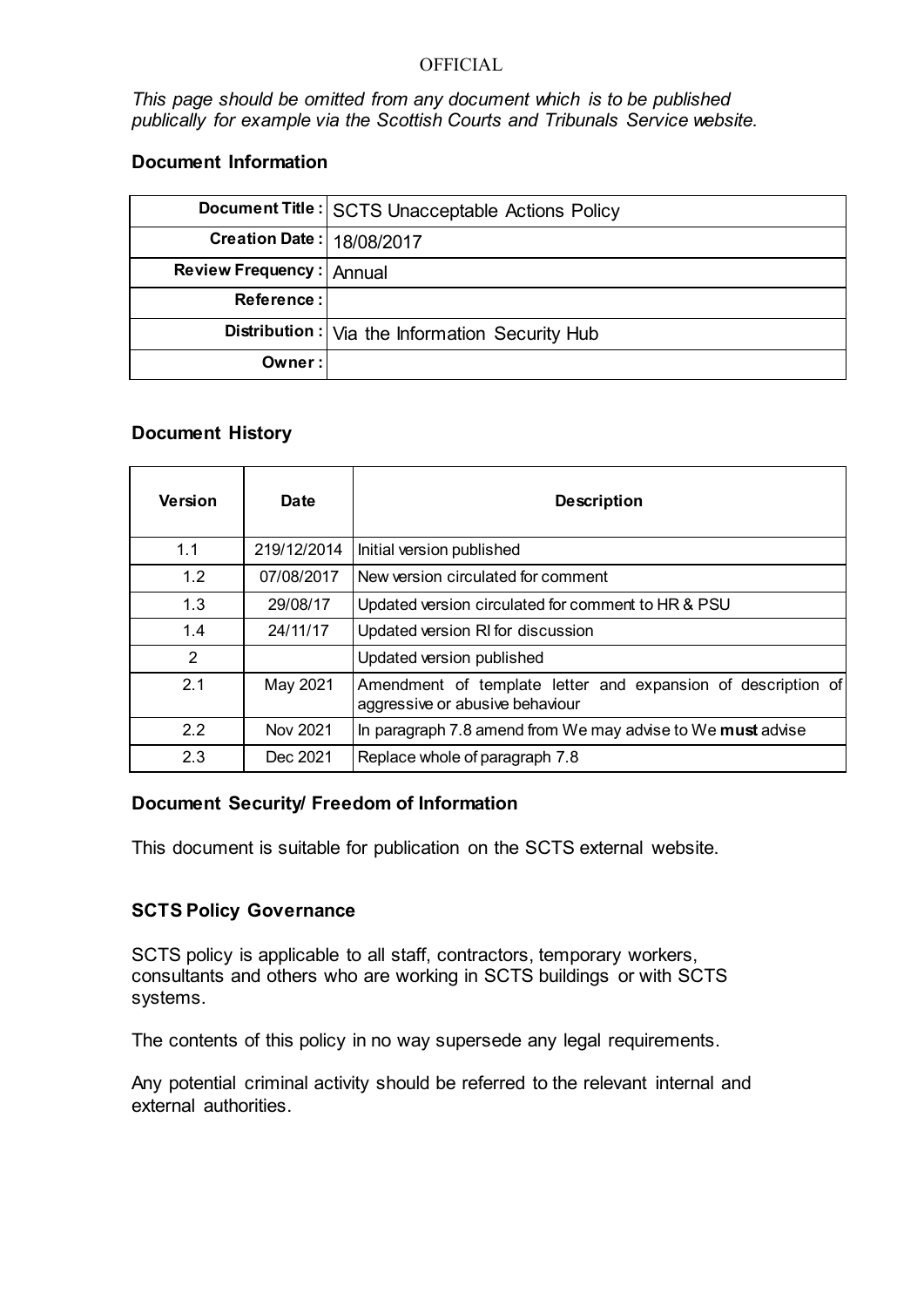All SCTS staff should have regard for the [Whistleblowing Policy](http://myscs/sections/policies.aspx?pagei=161§ion=policies&link=S_to_Z&ParentID=0)

#### **Equality Impact Assessment**

SCTS information policy documents must be compliant with the Equality Act 2010. The policy is to apply equally to all persons. An Equality Impact Assessment is not considered necessary.

#### **Privacy Impact Assessment**

SCTS information policy documents are drafted to avoid containing any information which may be considered sensitive including the avoidance of any personally identifiable information. This Policy does not feature any personal data. A Privacy Impact Assessment is not considered necessary.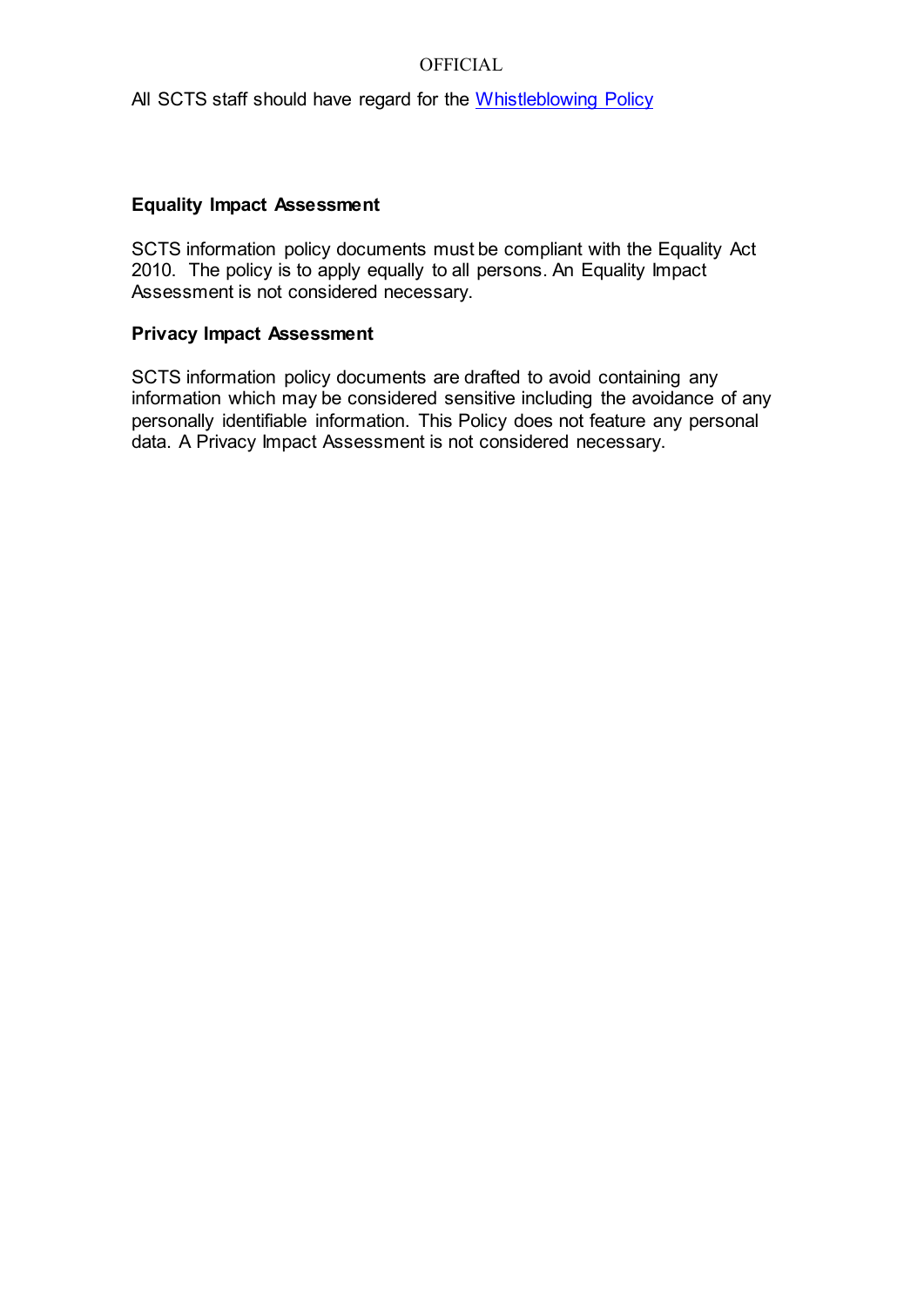# **1. Purpose and Scope**

This policy sets out how the Scottish Courts and Tribunals Service interacts with the small number of people we deal with whose actions or behaviour we consider to be unacceptable.

# **2. Definitions and Glossary**

| Expiry/Renewal Date | The date on which the restriction is due to cease or the<br>date 6 months after application of the restriction,<br>whichever is the sooner |
|---------------------|--------------------------------------------------------------------------------------------------------------------------------------------|
| <b>SCTS</b>         | <b>Scottish Courts and Tribunals Service</b>                                                                                               |
| <b>Service User</b> | The person who is or may become subject to a<br>restriction under this policy                                                              |
| <b>SPSO</b>         | Scottish Public Services Ombudsman                                                                                                         |
|                     |                                                                                                                                            |
|                     |                                                                                                                                            |
|                     |                                                                                                                                            |
|                     |                                                                                                                                            |

# **3. Requirements from legislation / standards**

The SCTS has a formal [Complaints Handling Procedure](https://www.scotcourts.gov.uk/about-the-scottish-court-service/complaints-and-feedback/scs-complaints-procedure) which sets out the process for the investigation and determination of any matter regarding the conduct of SCTS staff, or issues about buildings and amenities. This procedure has been developed in accordance with guidance issued by the Scottish Public Services Ombudsman, who provides an independent and impartial service for handling complaints about public services in Scotland.

# **4. Roles and Responsibilities**

The following roles and responsibilities are specifically outlined.

| Head of Information<br>Governance &<br>Correspondence | To ensure policy is fit for purpose, to ensure policy and<br>procedure are adhered to, sign off |
|-------------------------------------------------------|-------------------------------------------------------------------------------------------------|
| All managers                                          | To review application of the policy in their areas of<br>responsibility                         |
| All staff                                             | To be aware of the policy                                                                       |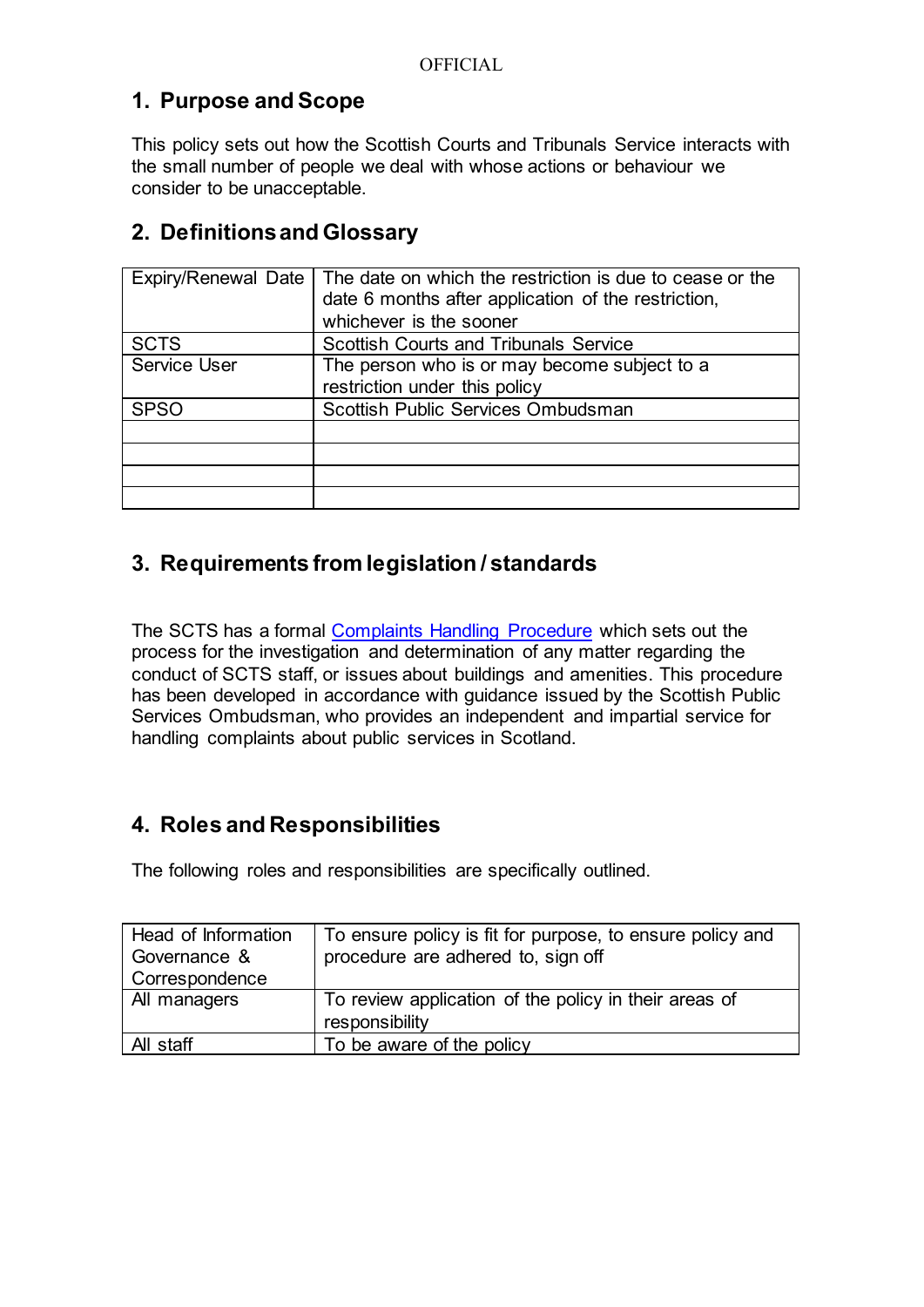## **5. The aims of the SCTS in relation to unacceptable actions**

We aim in all our dealings to:

- make it clear to all service users, both on initial contact and throughout their dealings with our offices, what the SCTS can and cannot do to address their complaint or correspondence;
- be open and not raise expectations that we cannot meet;
- deal fairly, honestly, consistently and appropriately with all service users, even those whose behaviour or actions we consider unacceptable. We believe that all service users have the right to be heard, understood and respected. We also believe that SCTS staff have the same rights;
- provide a service that is accessible to all. However, we retain the right, where we consider a service user's actions to be unacceptable, to restrict or change access to our service; and
- ensure that other people who use the services of the SCTS and our staff do not suffer any disadvantage from service users who act in an unacceptable manner.

## **6. Defining unacceptable actions**

6.1 The SCTS understands that people may act out of character in times of trouble or distress. There may have been upsetting or distressing circumstances leading up to a complaint being made or an issue being raised with us.

6.2 We do not view behaviour as unacceptable simply because a service user is forceful or determined. However, the actions of service users who are angry, demanding or persistent may result in unreasonable demands or unacceptable behaviour towards our staff. It is these actions that we consider unacceptable and aim to manage under this policy.

6.3 The SCTS has grouped these actions under the following three broad headings.

#### *Aggressive or abusive behaviour*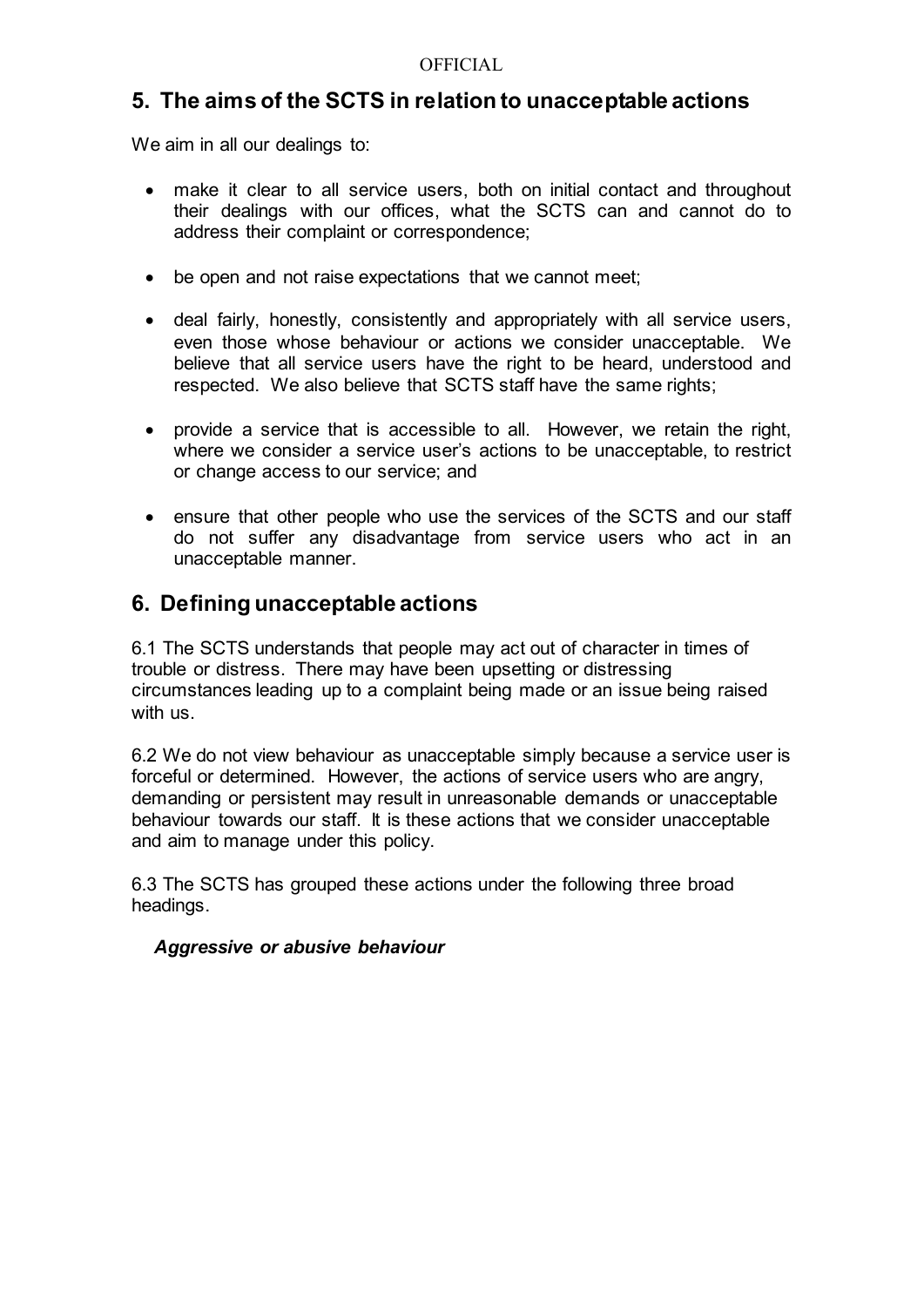6.4 Violence and aggression are not restricted to acts which cause physical harm. They also include behaviour or language (whether oral or written) that may cause staff to feel offended, afraid, threatened or abused. Examples of such behaviour include threats, personal verbal abuse, derogatory remarks and rudeness. Language which is designed to insult or degrade, is racist, sexist or homophobic or which makes serious allegations that individuals have committed criminal, corrupt or perverse conduct without any evidence is unacceptable. We may decide that comments aimed at third parties are unacceptable because of the effect that listening or reading them may have on our staff.

6.5 In line with the SCTS Policy on Dignity at Work we expect our staff to be treated courteously and with respect. Intimidation, violence and abuse are unacceptable. Our staff understand the difference between aggression and anger. We recognise that service users who have lodged a complaint or correspondence may feel angry about the events leading up to that stage, and that the anger felt by many service users involves the subject matter of their correspondence or complaint. However, it is unacceptable for anger to escalate into aggression directed towards SCTS staff.

#### *Unreasonable demands*

6.6 Service users might make what we consider to be unreasonable demands on our offices through the amount of information they seek, the nature and scale of the service they expect or the number of approaches they make. What amounts to unreasonable demands will always depend on the circumstances surrounding the behaviour.

6.7 Examples of such behaviour include:

- insisting upon a response within an unreasonable time-scale;
- unreasonably insisting on speaking to only one particular member of staff;
- communicating via repetitive phone calls, letter or emails;
- repeatedly raising unsubstantiated or previously resolved concerns.

6.8 We consider such demands as unacceptable and unreasonable if they start to impact substantially on the work of our staff or the SCTS, for example by taking up an excessive amount of staff time to the disadvantage of other service users or other official functions.

#### *Unreasonable persistence*

6.9 We recognise that some service users will not or cannot accept that the SCTS is unable to assist them further. There are occasions where service users contact our offices persistently about the same issue. We accept that the way these service users approach us may be reasonable, but persistent behaviour in continuing to do so may not be.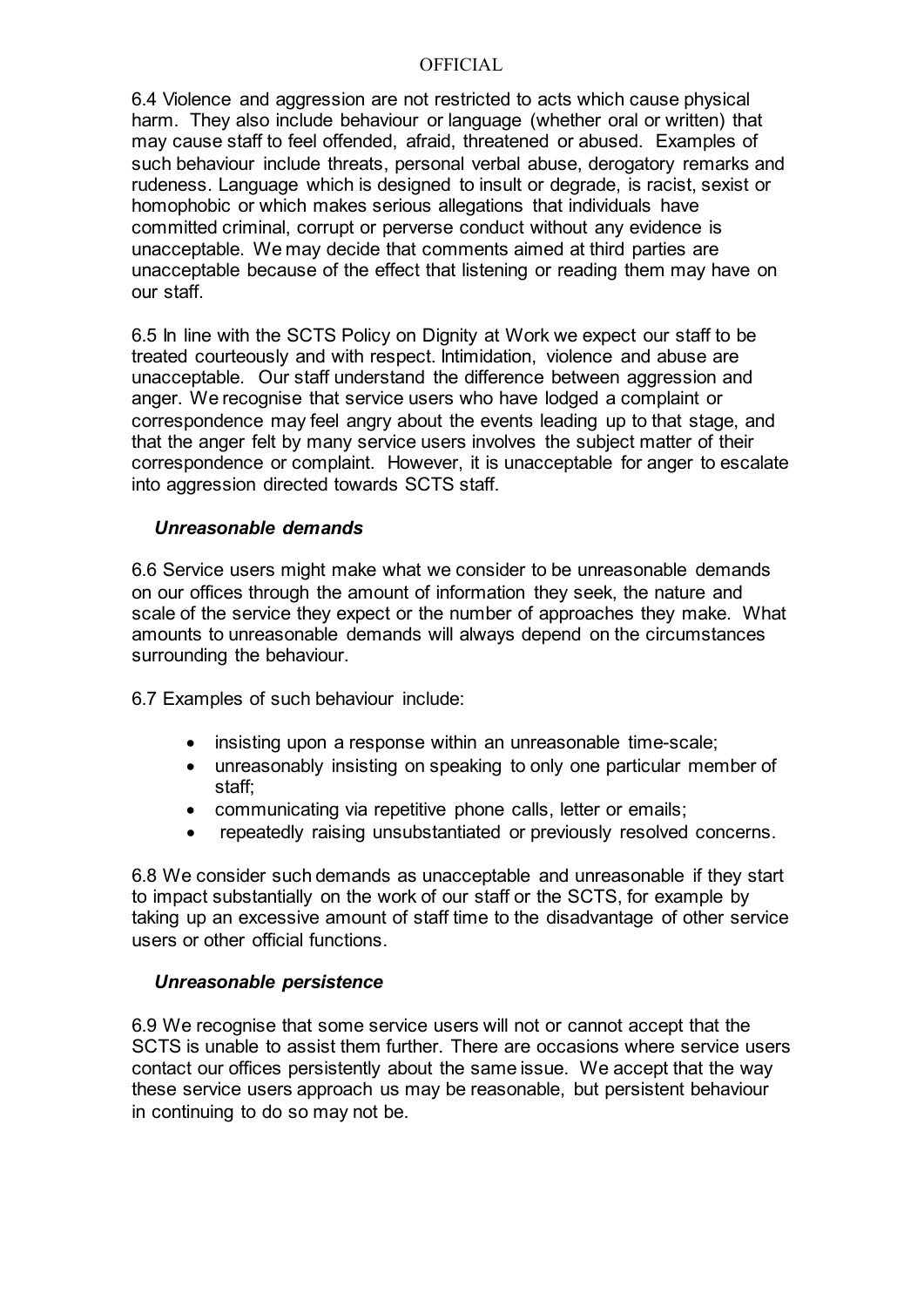6.10 The actions of persistent service users are unacceptable when they take up what the SCTS would reasonably consider to be a disproportionate amount of time or resources which impacts on our ability to deal with our administrative functions and other service users.

## **7. Managing Unacceptable Actions**

7.1 There are relatively few service users whose actions we consider unacceptable. How we manage these unacceptable actions depends on their nature and extent. If the action adversely affects our ability to do our work and provide a service to others, we may need to restrict a service user's contact with some or all of our offices in order to manage the unacceptable action. If the unacceptable action relates to a complaint we will ensure that it is being, or has been, dealt with according to our published complaints procedure.

7.2 We may restrict contact in person, by telephone, letter or electronically or by any combination of these. In extreme situations, we will tell the service user in writing that their name is on a "no personal contact" list. This means that they must restrict contact with our offices to either written communication or through an appropriate third party.

7.3 The threat or use of physical violence, verbal abuse or harassment of any kind, whether in person, by phone or in writing, towards SCTS staff is not tolerated and is likely to result in the ending of all direct contact with the service user. Incidents of this nature may be reported to the police;this will always be the case if physical violence is used or threatened, or where verbal abuse or harassment may be considered to be a criminal offence

7.4 We do not accept correspondence (in any format) that is abusive to staff. When this happens we tell the service user that we consider their language offensive, unnecessary and unhelpful. We ask them to stop using such language and if this does not happen, we will not reply to further abusive correspondence. We may require future contact to be made through an appropriate third party.

7.5 SCTS staff will end telephone calls/face to face discussions if the service user is considered aggressive, abusive or offensive. The staff member involved has the right to make this decision and will advise the service user that it is their intention to end the call/discussion if the unacceptable behaviour continues. We may require future contact to be through an appropriate third party or in written form.

7.6 Where the service user's conduct is subject to the oversight of a professional body, for example a solicitor or journalist, consideration may be given to making a formal complaint to that body.

7.7 We will always tell the service user what action we are taking and why.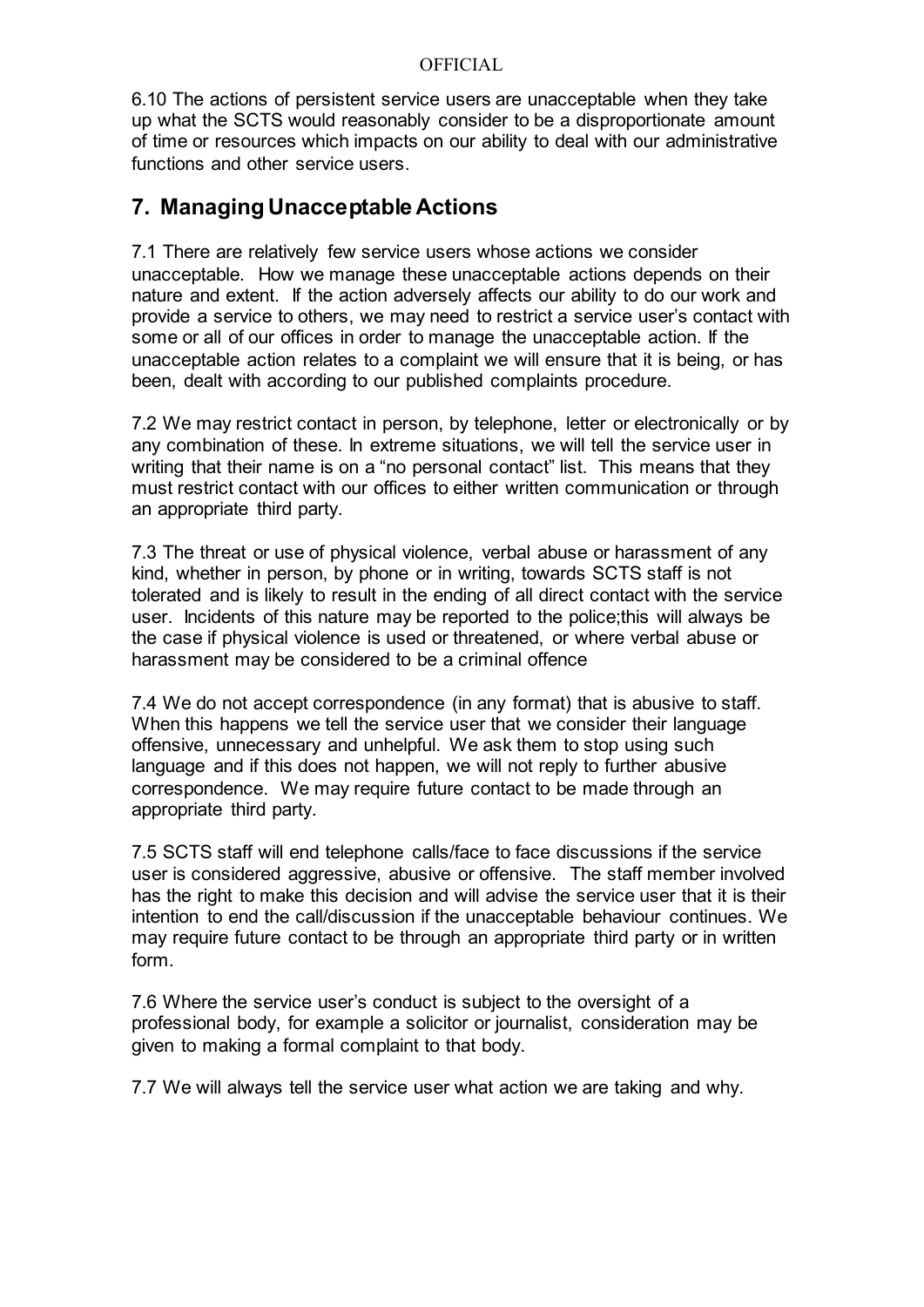#### **Persistent Correspondence**

7. 8 Where a service user persistently contacts the SCTS about an issue which has already been resolved (for example via a complaint that has gone fully through our complaints procedure and been referred to the SPSO) we may decide that future correspondence on this same issue will be read and filed, and only acknowledged or responded to if the service user raises a significant new point or is making a fresh complaint or query about another matter. In these circumstances the service user **must** be informed that no further responses will be issued in order that they are aware that no response will be provided. Once such a decision is taken and intimated, there is no requirement to apply the review process set out under this Policy

# **8. Deciding to Restrict Service User Contact**

8.1 SCTS staff who experience aggressive or abusive behaviour directly from a service user have the authority to deal immediately with that behaviour in a manner they consider appropriate to the situation and in line with this policy.

8.2 In the case of an immediate decision to restrict contact, this will only be a temporary measure and a decision on any further restrictions will be made following consideration by a senior member of staff. Wherever possible, we give a service user the opportunity to modify their behaviour or action before a decision is taken.

8.3 With the exception of immediate decisions taken at the time of an incident, decisions to restrict contact with the SCTS are taken only after careful consideration of the situation by a sheriff clerk/department or unit head.

8.4. In the event that the seriousness of the case is such that it is deemed appropriate by the sheriff clerk/department or unit head, the matter may be immediately escalated to a more senior member of staff. Where the immediate decision to restrict contact is made by a senior member of staff, this will only be a temporary measure and a decision on any further restrictions will be made following consideration of any representations made by the service user. Those representations may be considered by the *same* senior member of staff.

8.5 Service users will be told in writing:-

- 1) why a decision has been made to restrict future contact;
- 2) what the restricted contact arrangements are;
- 3) how long the restriction will remain in force
- 4) where the period of restriction is more than 6 months, a review date in 6 months' time should be specified
- 5) that they can appeal the decision within 20 working days after the date
- of notification of the restrictions if not satisfied by contacting the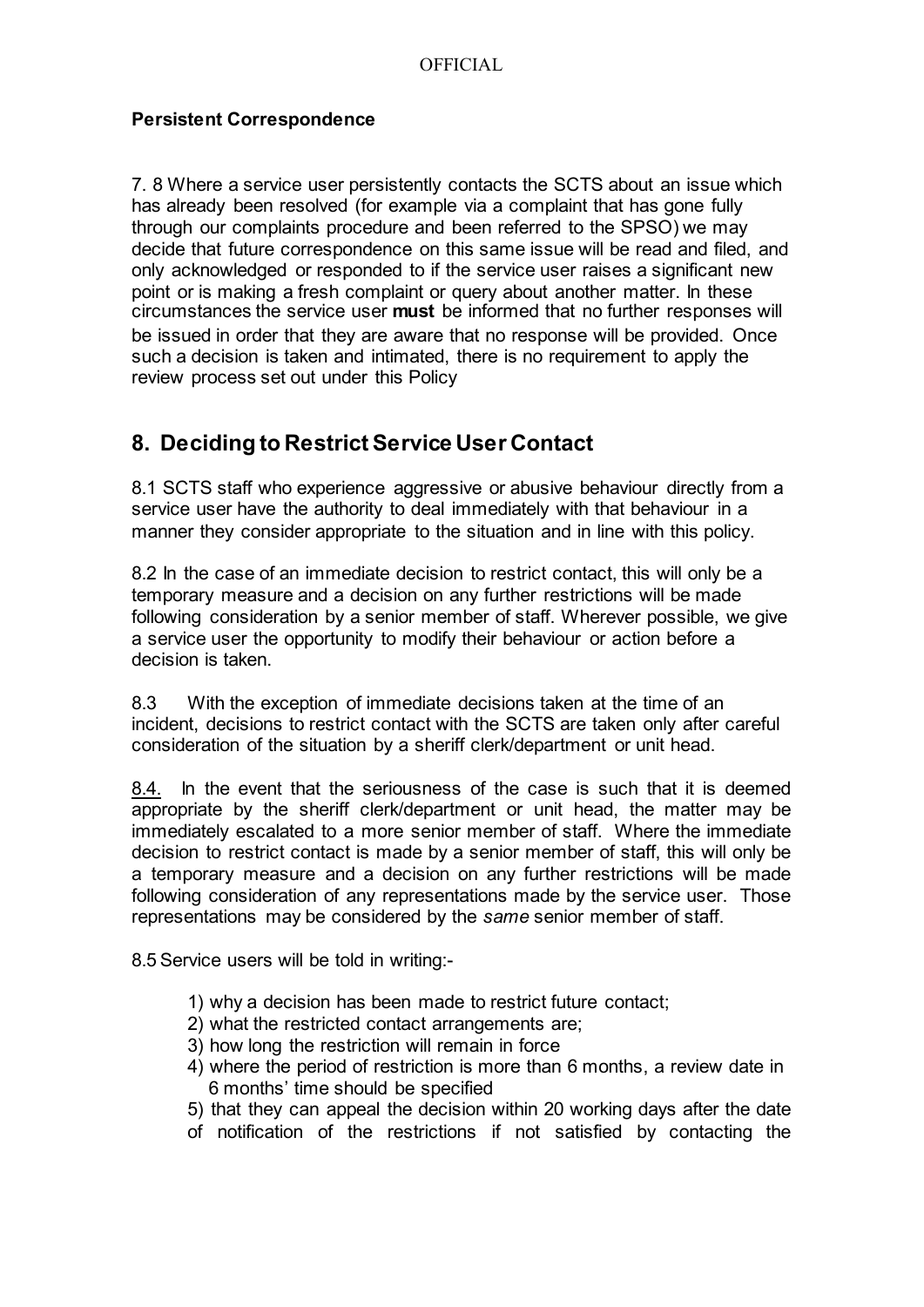Correspondence Manager by post to Scottish Courts and Tribunals Service, Saughton House Broomhouse Drive, Edinburgh, EH11 3XD; or by email to correspondence@scotcourts.gov.uk

- 8.6 The Chief Executive of the Scottish Courts and Tribunals Service will appoint a senior member of staff to consider the appeal.
- 8.7 The restriction imposed can be specific in its terms. For example, a restriction could be applied to only a single court, if there is no concern that the unacceptable behaviour is likely to recur in another SCTS property. Wider application can be considered on a case by case basis.
- 8.8 A restriction under this policy can, and must, be temporarily lifted if the service user is specifically required to attend an SCTS property, for example as a witness or party in a court case. The temporary lifting of the restriction is to apply to the extent required for the service user to fulfil the required activity (e.g. giving evidence). The service user should present the appropriate supporting documentation on attendance at the court (e.g. the witness citation).

#### **9. Appealing a Decision to Restrict Contact**

9.1 A service user can appeal a decision to restrict contact or to renew an existing restriction within 20 working days after the day of intimation of the restriction or of its renewal. A senior member of staff who was not involved in the original decision will consider the appeal and may ask the service user if they wish to submit any additional representations, providing at least 10 working days for any representations to be made. The senior member of staff will write to the service user within 20 working days of receipt of the appeal, or the additional representations, to advise them whether or not their appeal has been upheld. If additional time is required to consider the appeal the service user will be notified in writing. Restrictions will stay in place while awaiting the outcome of the appeal and this should be notified to the service user when acknowledging receipt of the appeal.

#### **10. Recording a Decision to Restrict Contact**

10.1 We will record all incidents of unacceptable actions by service users. Where it is decided to restrict service user contact, an entry noting this and the duration of the restriction will be made in the relevant files and/or on appropriate computer records and the Unacceptable Actions Register, maintained by the SCTS Information Governance & Correspondence Team.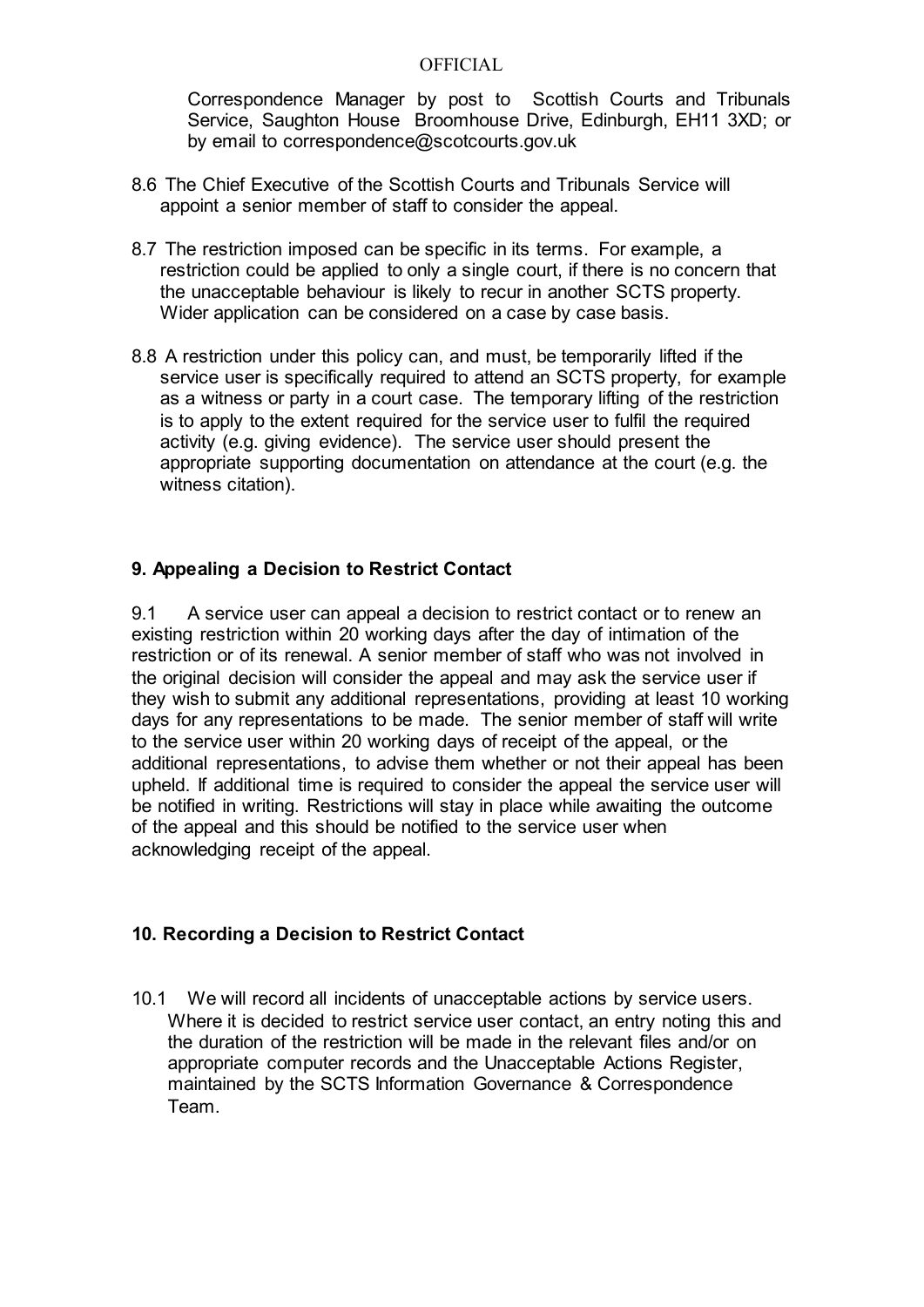# **11 Reviewof an existing restriction**

- 11.1 Where a restriction is applied for a period exceeding 6 months a review date will be set for no later than 6 months after the date of imposition of the restriction. That date will be specified within the restriction notification sent to the service user.
- 11.2 Where a restriction is applied for a period of less than 6 months a review may be carried out before the expiry of the restriction if the unacceptable behaviour continues.
- 11.3 All restrictions will expire if not reviewed by the sheriff clerk/department or unit head or senior manager before the end of the term set when the condition was imposed or within 6 months of the condition being imposed (whichever is the sooner). This is termed the "Expiry/Renewal Date". As part of the review, consideration will be given to the level of behaviour during the period of the restriction, and the restriction could be narrowed, lifted altogether or continued. If the review requires additional time due to the need to conduct further enquiries, the sheriff clerk/department or unit head or senior manager may choose to allow the restriction to remain in force pending his or her decision. Any such extension must be intimated to the service user and the restriction cannot be extended in this way by more than 2 months.
- 11.4 The sheriff clerk/department or unit head or senior manager conducting the review should write to the service user at least 4 weeks prior to the Expiry/Renewal Date providing an opportunity to make written representations as to whether the restriction should be lifted. This requirement does not apply if no contact details for the service user are available. Service users should be given at least 10 working days in which to respond.
- 11.5 If the restriction is to be continued/amended/extended the service user will be told in writing:-

1) why a decision has been made to continue/amend/extend the restriction;

2) what the restricted contact arrangements are;

3) how long the continued/amended/extended restriction will remain in force